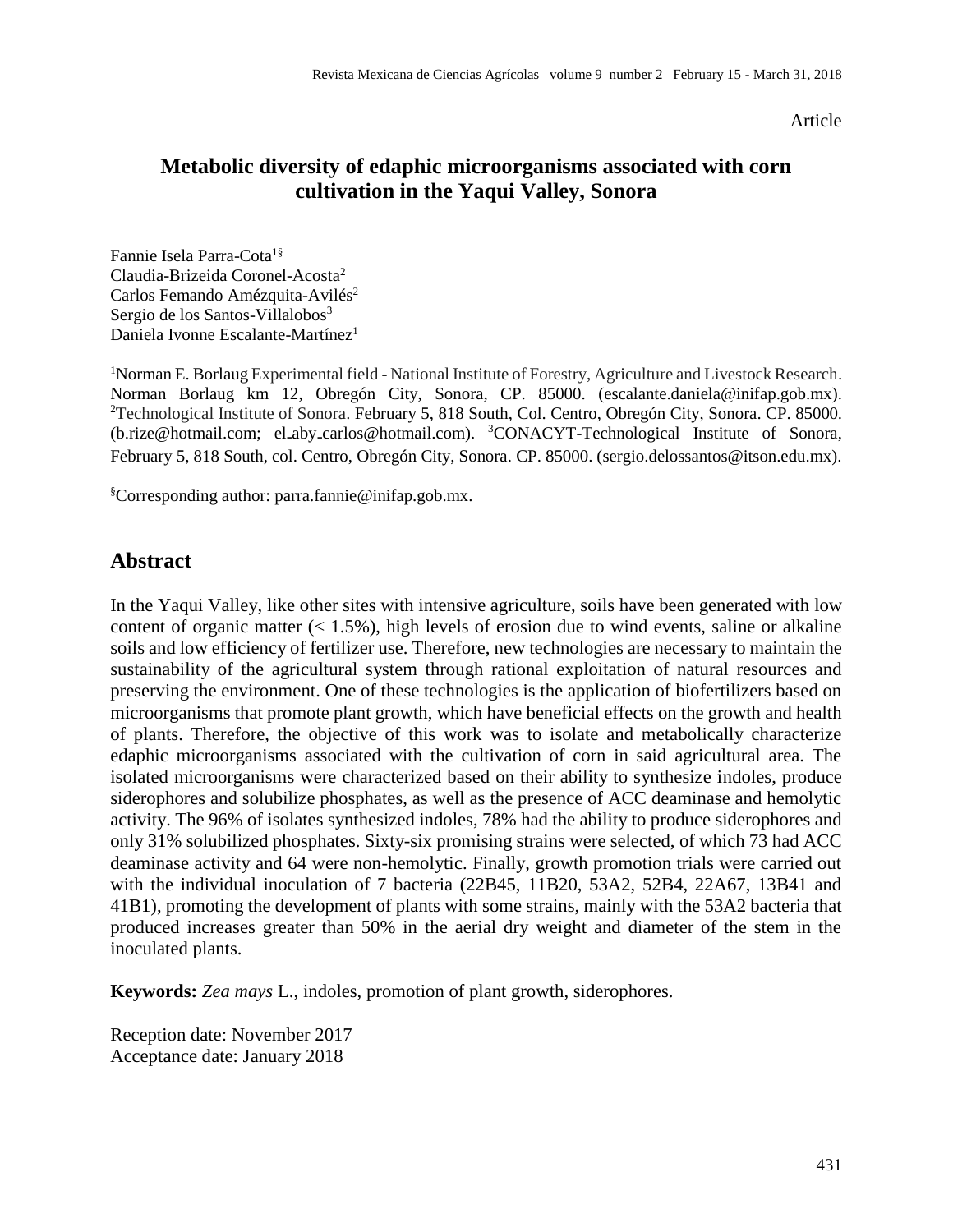# **Introduction**

The green revolution emerged in the 1940s, during which important increases in crop yields were achieved, using a combination of improved varieties, high amounts of fertilizers and pesticides, as well as irrigation systems (Ahrens *et al*., 2008; Duchemin *et al*., 2015). This process began in the Yaqui Valley, an agricultural region with approximately 225 000 hectares of irrigated fields located in the state of Sonora, between the mountains of the Sierra Madre and the Gulf of California.

The climate in the Yaqui Valley is semi-arid, with variable precipitation rates with an average of 317 mm per year and an average temperature in the autumn-winter cycle of 21 °C and 30 °C in the spring-summer cycle (Luers *et al*., 2003). The main crops produced are wheat (173 495 ha), soybean (48 695 ha), corn (21 082), safflower (17 923) and sorghum (10 327) (SIAP, 2016). Like many other post-revolution green agricultural regions in the world, the Yaqui Valley has to face the impacts of intensive fertilizer use, growing competition for water in other sectors, current economic and political conditions (McCullough and Matson, 2016).

On the other hand, in addition to the excessive use of agrochemicals, the agronomic management (mainly the intensive use of agricultural machinery, and the little or no vegetal coverage) has generated soils with low content of organic matter  $\left($ <1.5%), high levels of erosion due to wind events due to its dry climate  $(>=200$  t ha<sup>-1</sup> year<sup>-1</sup>), saline or alkaline soils, and with low efficiency of applied fertilizers (Ibarra-Villareal *et al*., 2016). Therefore, new technologies are needed that are oriented to maintain the sustainability of the agricultural system through the rational exploitation of natural resources and the application of adequate measures to preserve the environment (Shankar Singh *et al*., 2011).

One of these technologies is the application of biofertilizers based on microorganisms that promote plant growth (MPCV), which have beneficial effects on the growth and health of plants (Nihorimbere *et al*., 2011). The MPCV can facilitate the growth and development of plants through direct and indirect mechanisms. Direct stimulation can involve the supply of substances synthesized by the bacteria itself and help to take nutrients from the environment, which can be nitrogen, phytohormones, iron and phosphorus (Verma *et al*., 2010), while indirect stimulation it includes the prevention or elimination of phytopathogens by the production of inhibitory substances or by the increase in the resistance of the plant (Saleem *et al*., 2007). It is very common for a single MPCV to show more than one mode of action, as it is also common in the rhizosphere, MCV having a single mode of action to act synergistically to stimulate the growth of the host plant (Vessey, 2003).

Unlike the adverse effects of the continuous use of chemical fertilizers, when the MPCV are applied to the soil they improve its structure without leaving toxic residues. In this way, microbial inoculants or biofertilizers are an important component in sustainable agriculture (Shankar Singh *et al*., 2011). However, problems of variability in colonization efficiency, performance in the field and competition in the rhizosphere may be controversial issues. This variability depends considerably on microorganisms, soil type, plant species, and environmental conditions.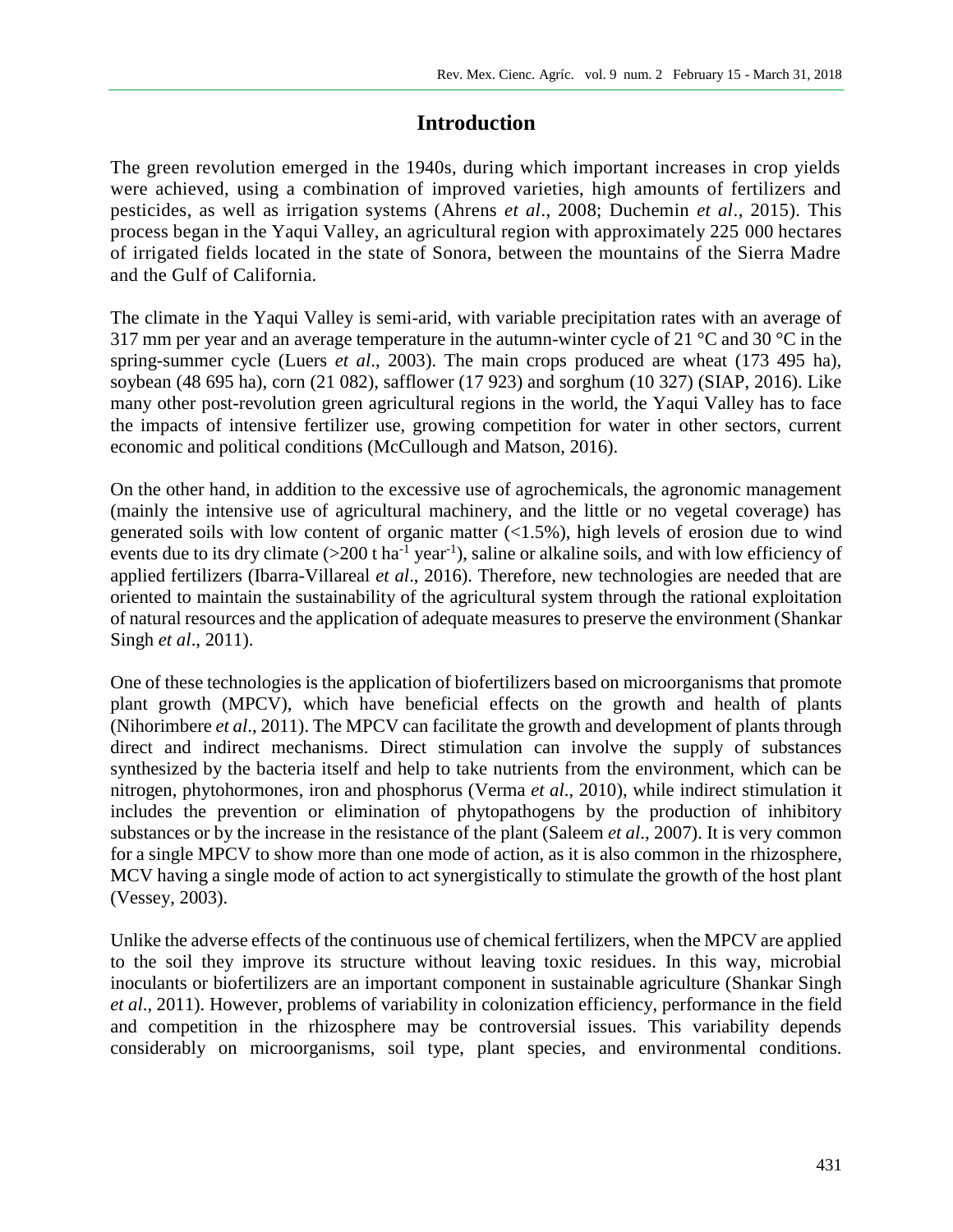Therefore, for the use of MPCV as biofertilizers requires the identification and selection of competent microorganisms in the rhizosphere with attributes of growth promotion (Armenta-Bojorquez *et al*., 2010; Babalola, 2010).

The objective of the present work was to metabolically characterize the edaphic microbiota associated with the maize crop in the Yaqui Valley, in order to identify native microorganisms with agrobiotechnological potential.

## **Materials and methods**

#### **Soil sampling and isolation of microorganisms**

Soil was sampled at five sites (27° 25' 38.3" latitude north 110° 06' 27.8" longitude west, 27° 22' 30.3" latitude north 109° 55' 56.4" longitude west, 27° 19' 29.7" latitude north 110° 10' 18.2" west longitude, 27° 15' 43.7" north latitude 110° 01' 06.1" west longitude, 27° 08' 50.4" north latitude 109° 53' 39.5" west longitude) where it is cultivated corn in the Yaqui Valley, Sonora (Figure 1). At each site, a composite sample of 10 kg of soil was collected for microbiological analysis. Isolation of microorganisms was performed using the technique of serial dilutions in enriched culture media, nutrient agar supplemented with 80  $\mu$ g ml<sup>-1</sup> of cycloheximide for isolation of bacteria and potato dextrose agar supplemented with 80  $\mu$ g ml<sup>-1</sup> of carbenicillin, the isolation of fungi and actinomycetes. The cultures were incubated at  $28 \pm 2$ °C for 7 days, determining at 72 h the colony forming units (UFC) per gram of dry weight of soil (gss). The isolations were made in triplicate (de los Santos-Villalobos *et al*., 2013).



**Figure 1. Location of soil sampling sites in the Yaqui Valley, Sonora.**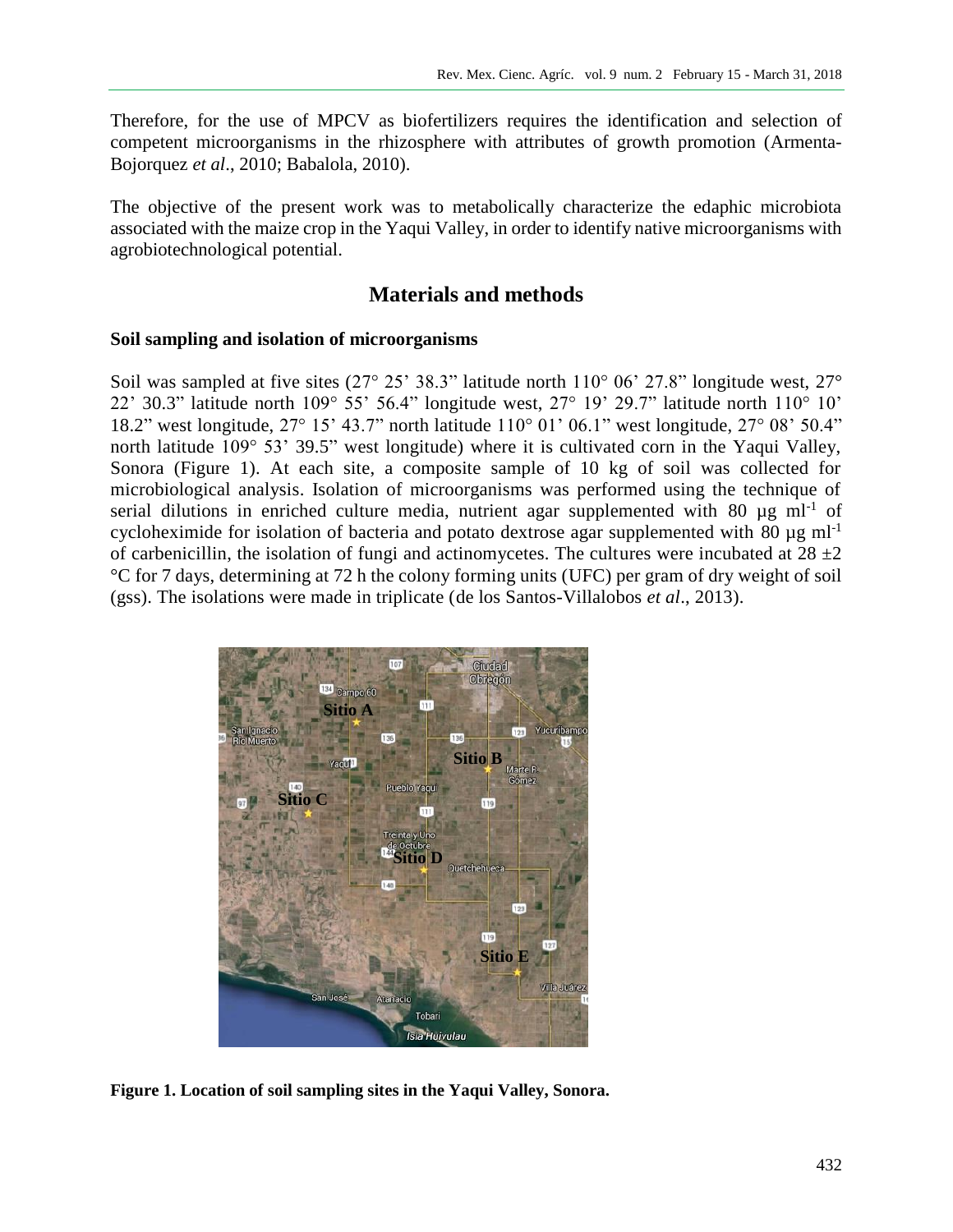#### **Metabolic characterization of the isolates obtained**

Production of indoles.  $1 \times 10^5$  UFC of each isolate was inoculated in 100 ml of nutrient broth supplemented with 100 ppm tryptophan. These cultures were incubated at 28 °C for 3 days at 100 rpm. Then, 1 ml of culture was centrifuged at 13 000 rpm for 3 min, to the supernatant obtained was added 2 ml of Salkowski reagent. Said reaction was incubated in the dark for 20 min at room temperature (Glickmann and Dessaux, 1995). The quantification of indoles was determined at 540 nm in a spectrophotometer. This trial was carried out with three independent replicas.

Production of siderophores. The chromium azurol S technique (CAS agar) reported by Schwyn and Neilands (1987) was used to determine the production of siderophores by the strains under study. Each isolate was inoculated in the center of a Petri dish containing the CAS culture medium and incubated at  $28 \pm 2$  °C for 7 days. The capacity to produce siderophores is represented by a transparent halo around the microorganism, the production efficiency (EP) was determined, related the measurements of the diameters of the halo (DH) and the colony (DC), EP= (DH-DC/ DC)\*100. The siderophore production experiments will be carried out in duplicate.

Solubilization of phosphates. The ability of the isolated microorganisms to solubilize phosphate was determined using the PVK medium (Pikovskaya, 1948) which contains insoluble tricalcium phosphate. Said medium was supplemented with bromophenol blue to facilitate the observation of the solubilization haloes. Each isolate was inoculated in the center of a Petri dish with PVK medium and incubated at 28  $\pm$ 2 °C for 7 days (Nautiyal, 1999). The solubilization efficiency (ES), related to the measurements of the diameters of the halo (DH) and the colony (DC), ES= (DH-DC/DC) \*100, was determined. These tests were performed in duplicate.

The ACC activity (1-aminociclopropane-1-carboxylate) deaminase. The ACC deaminase activity was determined according to Penrose and Glick (2003). To this end, a pre-inoculum of each microorganism was prepared in broth with minimal DF salts (Dworkin and Foster). Subsequently, the culture was seeded in Petri dishes added with ACC (3 mM). Plates were incubated at 30 °C for 3 days. As control, the same strain was grown in a minimum medium DF with the presence of nitrogen source  $(NH4)_2SO_4$ , the capacity of a strain to use ACC was determined if it presented growth in DF medium with AA as the sole nitrogen source. They were made with three independent replicas.

Hemolytic activity. It was determined according to the technique followed by Figueroa *et al*. (2016), with modifications. The microorganisms were seeded on nutrient agar and incubated at 28 °C for 24 h and subsequently transferred to boxes with blood agar, where they were sown by stinging. Finally, the boxes were incubated at 28 °C for 24 h to monitor the appearance of hemolytic activity, classifying them as alpha hemolytic (partial hemolysis), betta hemolytic (complete hemolysis) and gamma hemolytic (no hemolytic activity). The evaluations were done in duplicate.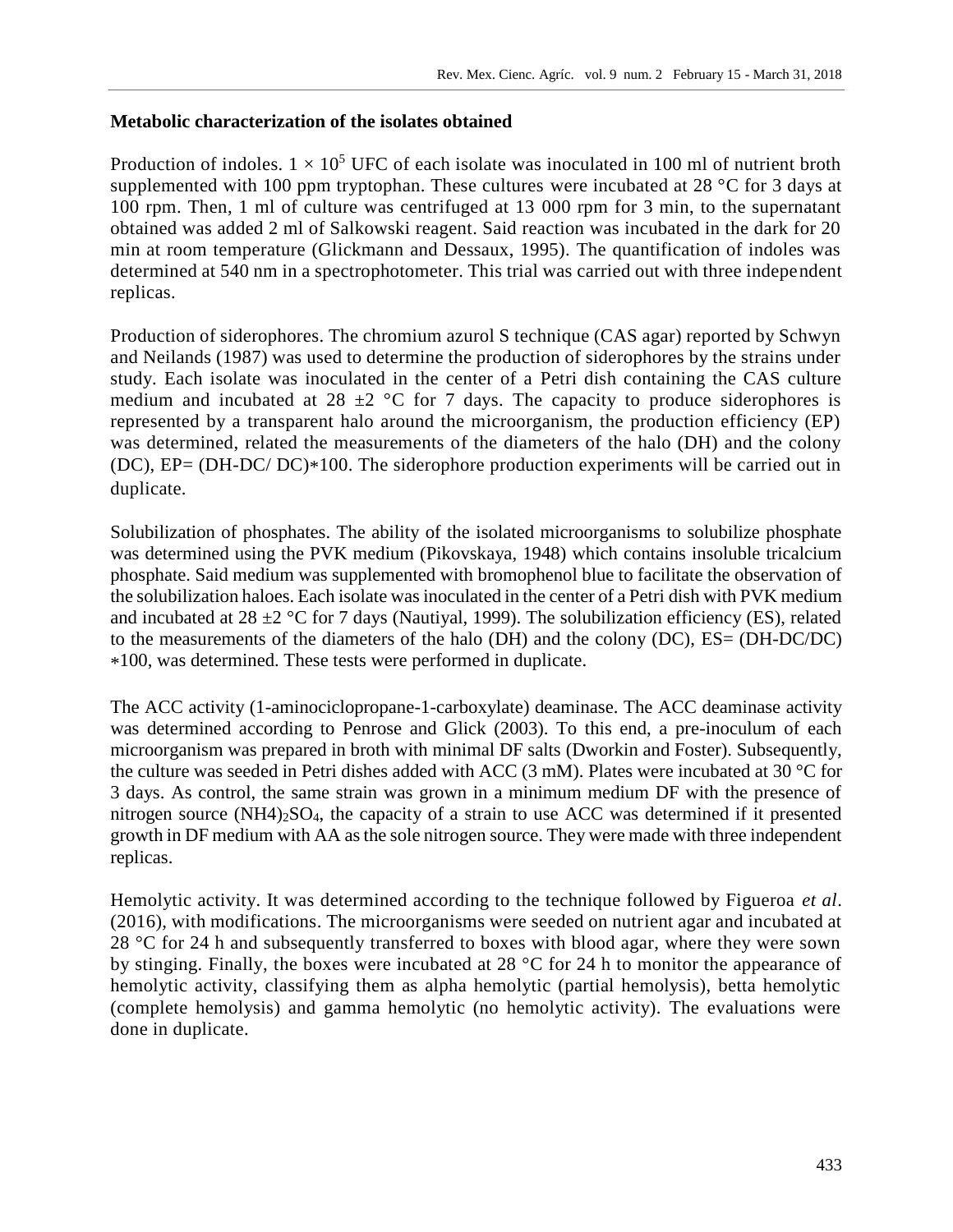#### **Trials of plant growth promotion in corn**

Promising bacterial strains were selected based on their metabolic characteristics and tests were carried out to promote plant growth with greenhouse maize plants. The corn seeds were inoculated at the time of sowing with  $1 \times 10^6$  UFC g<sup>-1</sup> of substrate of each of the selected strains and in consortium, the tests were carried out in pots of 2.5 L a mixture formed by two parts of agricultural soil of the Valley of the Yaqui (clay texture), a part of peat and a part of pearlite. The physiological characteristics (height, stem diameter, fresh air weight and fresh root weight, total biomass, number of leaves) were quantified at 6 weeks after sowing (Parra-Cota *et al*., 2014).

Two trials were carried out at different times of the year: In the first trial (summer) 6 isolates from the Yaqui Valley were evaluated (11B20, 13B41, 52B4, 22A67, 53A2 and 22B45) while in the second trial (autumn) they were evaluated four strains (53A2, 52B4, 13B41, 41B1). In both trials seeds of hybrid H-431 (Ortega *et al*., 1993) were used, which stands out for its resistance to diseases, high temperatures, adaptation to different dates and ecological planting areas among other factors.

#### **Statistical analysis**

A completely randomized design was used with five or seven treatments including the control (plants not inoculated) depending on the number of strains to be evaluated in each experiment. Consisting of each experimental unit of five plants, two repetitions were made per treatment. All statistical analyzes of the physiological data were performed using the statistical program JMP8 (SAS Institute Inc., Cary, NC). The data were analyzed by analysis of variance (Anova) and Tukey test with a level of  $\alpha$  = 0.05. In all the figures the average values are shown and the vertical bars represent standard deviation.

### **Results and discussion**

From the soil samples, the total cultivable population in each site was determined. Site E, located to the south of the Valley (Figure 1), had a larger population, while site C had the smallest population, with  $6 \times 10^6$  UFC gss<sup>-1</sup> and  $1.9 \times 10^6$  UFC gss<sup>-1</sup>, respectively (Figure 2). Subsequently, when isolating the microorganisms, it was found that there is no direct relationship between the population and the number of isolates, since all the sites with the exception of site D, presented a very similar number of isolated microorganisms (Table 1). A total of 216 microorganisms were isolated at the five sites.

Based on their micro and macroscopic characteristics, the isolates were classified as bacteria (proteobacteria and firmicutes), actinomycetes and fungi. The number of bacterial and actinomycete isolates was greater than the fungal isolates, which may be an indication of the edaphoclimatic conditions of the sampling sites, because the soils of the Yaqui Valley generally have a lower organic matter content than the 1.5% (Lobell *et al*., 2002), in addition to sampling during the month of July, when temperatures are very high (22-41 °C) decreasing soil moisture.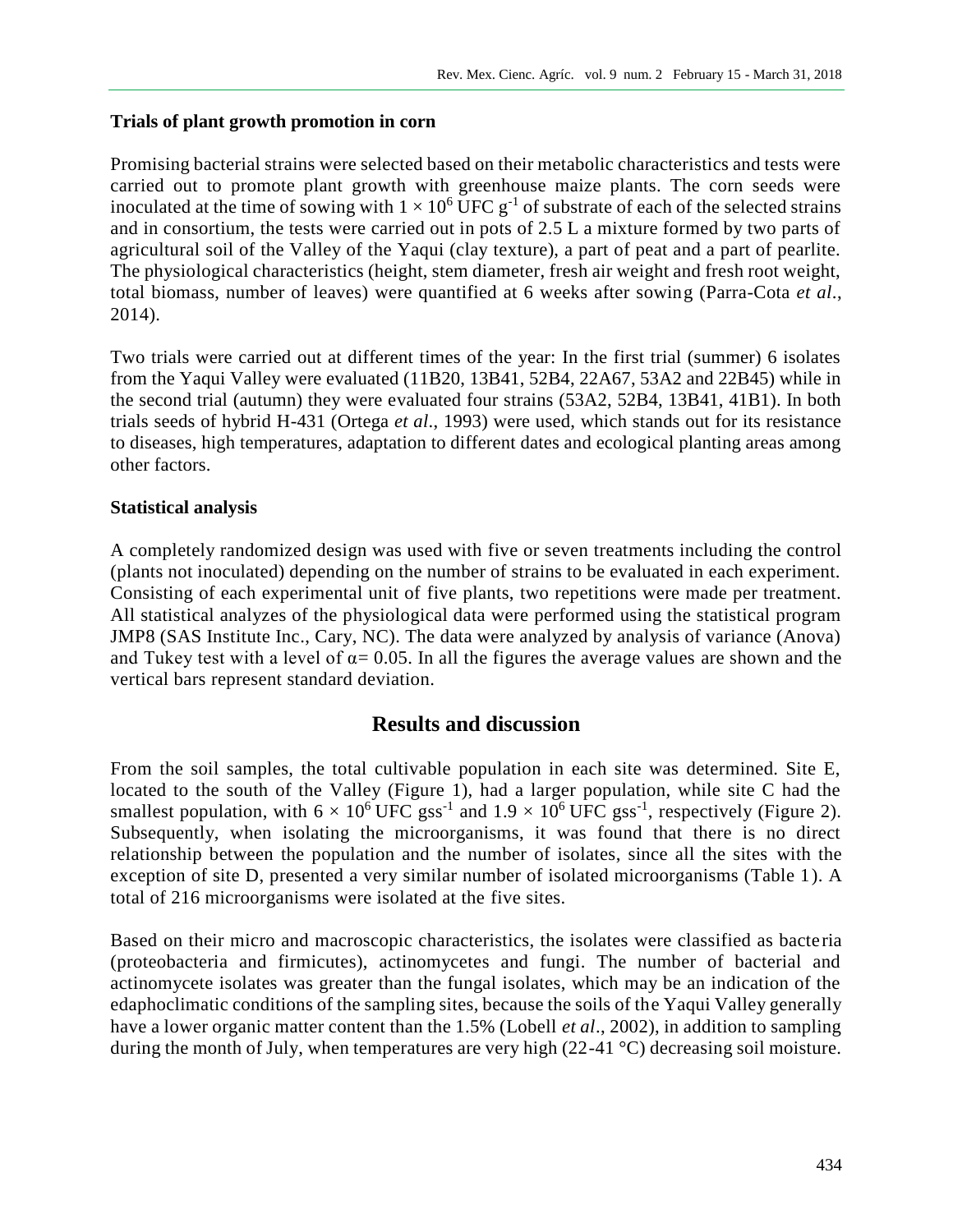

**Figure 2. Population of microorganisms per site in the Yaqui Valley. Different letters indicate statistically significant differences (α= 0.05).**

| Site  | Bacteria | Actinomycetes | Fungi | Total |
|-------|----------|---------------|-------|-------|
| A     | 25       | 14            |       | 48    |
| B     | 24       | 20            |       | 45    |
| C     |          | 28            |       | 45    |
| D     | 16       | 3             |       | 23    |
| E     |          | 44            |       | 55    |
| Total | 93       | 109           | 14    | 216   |

**Table 1. Isolated microorganisms in each site sampled in the Yaqui Valley.**

#### **Metabolic characterization**

To characterize metabolically isolated microorganisms, the ability to synthesize indoles, solubilize phosphates and produce siderophores was determined.

In the tests to determine the production of indoles it was found that 207 isolates (96%) had the ability to produce indoles, 80% of the strains had a production of 1 to 4 ppm, while five strains had a production greater than 6 ppm, being the bacterial strain 22B45 the main producer with a synthesis of 11.47 ppm (Figure 3a, Table 2). Arruda *et al*. (2013) carried out the isolation and characterization of 292 bacteria of the maize rhizosphere, also finding that a high percentage (98%) of their isolates had the capacity to synthesize indoles. It has been reported that auxins produced by bacteria increase the area and length of the root surface and therefore provide the plant with greater access to soil nutrients (Glick, 2012).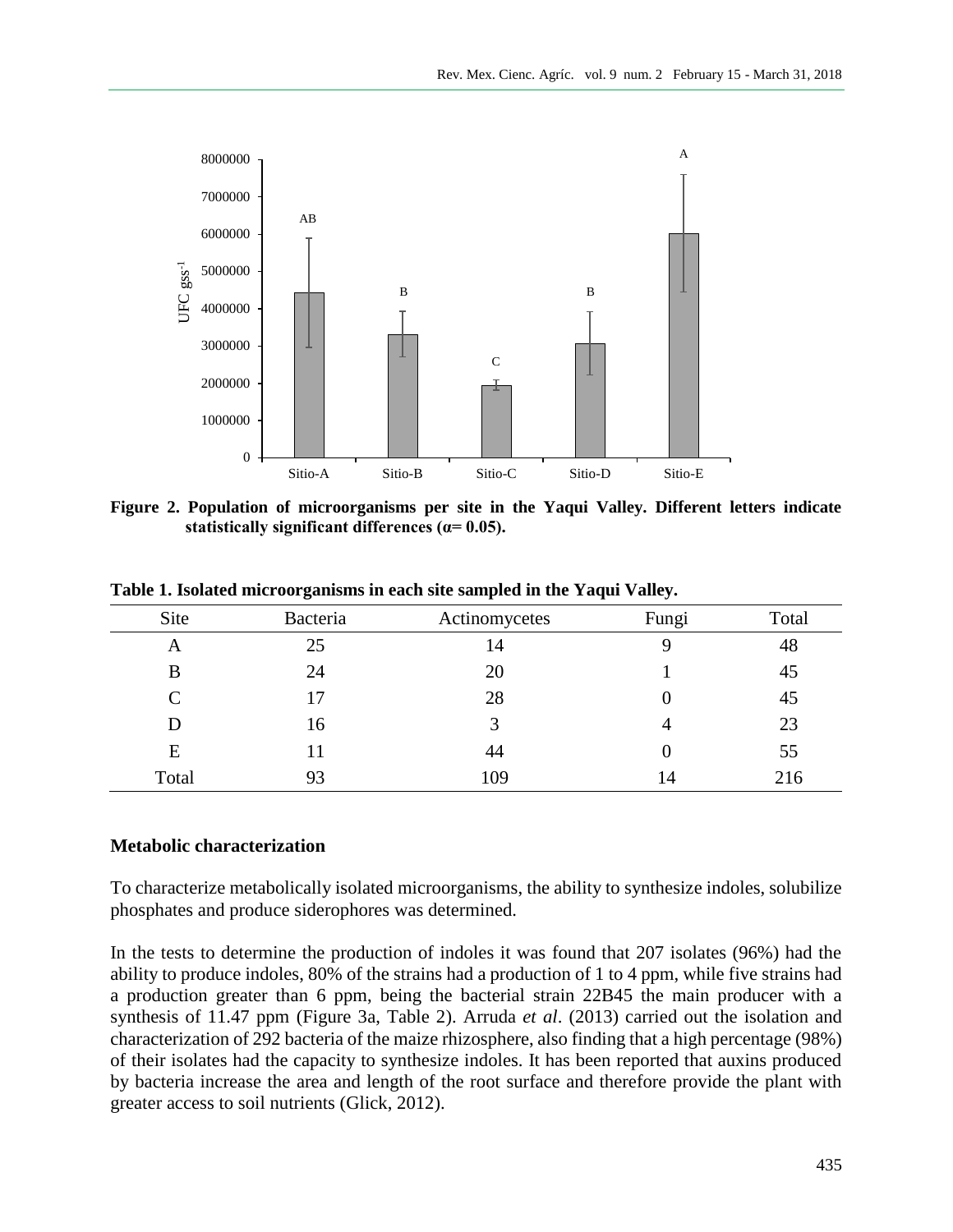

**Figure 3. Metabolic capacities of isolated microorganisms; a) synthesis of indoles; b) production of siderophores; and c) Solubilization of phosphates.**

| ID strain | Microorganism    | Indoles (ppm) | Siderophores (IEP) | Phosphates (IES) |
|-----------|------------------|---------------|--------------------|------------------|
| 22B45     | Bacterium        | 11.47         | 28.6               | 42.9             |
| 23A300    | Actinomycete     | 8.54          | 20.5               | $\overline{0}$   |
| 43B3      | Actinomycete     | 7.86          | 38.8               | 30.5             |
| 11B20     | Actinomycete     | 7.05          | 37.5               | $\theta$         |
| 51B3      | Actinomycete     | 6.25          | 24.3               | 29.9             |
| 43B1      | Actinomycete     | 5.88          | 39.3               | 15.6             |
| 23A800    | Actinomycete     | 5.47          | 20                 | 29.2             |
| 13B400    | Actinomycete     | 5.42          | 108.3              | 47.2             |
| 53A2      | <b>Bacterium</b> | 2.52          | 333.3              | $\boldsymbol{0}$ |
| 31B5      | <b>Bacterium</b> | 2.7           | 300                | $\boldsymbol{0}$ |
| 22A50     | Fungus           | 3.64          | 190                | $\boldsymbol{0}$ |
| 11B800    | Actinomycete     | 2.12          | 161.1              | 18.2             |
| 12A5      | Actinomycete     | 3.95          | 158.3              | $\boldsymbol{0}$ |
| 52B4      | Bacterium        | 3.33          | 150                | $\boldsymbol{0}$ |
| 42A8      | Actinomycete     | 2.44          | 150                | $\boldsymbol{0}$ |
| 43A2      | Actinomycete     | 3.44          | 123.8              | 58.3             |
| 53A7      | Actinomycete     | 2.16          | 8.7                | 105.4            |
| 11B700    | Actinomycete     | 5.1           | 95                 | 66               |
| 11B20     | <b>Bacterium</b> | 3.06          | 25                 | 60               |
| 12B2      | Actinomycete     | 2.65          | 100                | 58.3             |
| 22A67     | <b>Bacterium</b> | 2.88          | 40                 | 58.3             |
| 51A4      | Actinomycete     | 4.02          | 12.5               | 57.5             |
| 41B3      | Actinomycete     | 2.72          | $\boldsymbol{0}$   | 125              |

**Table 2. Microorganisms with the best metabolic capacities evaluated.**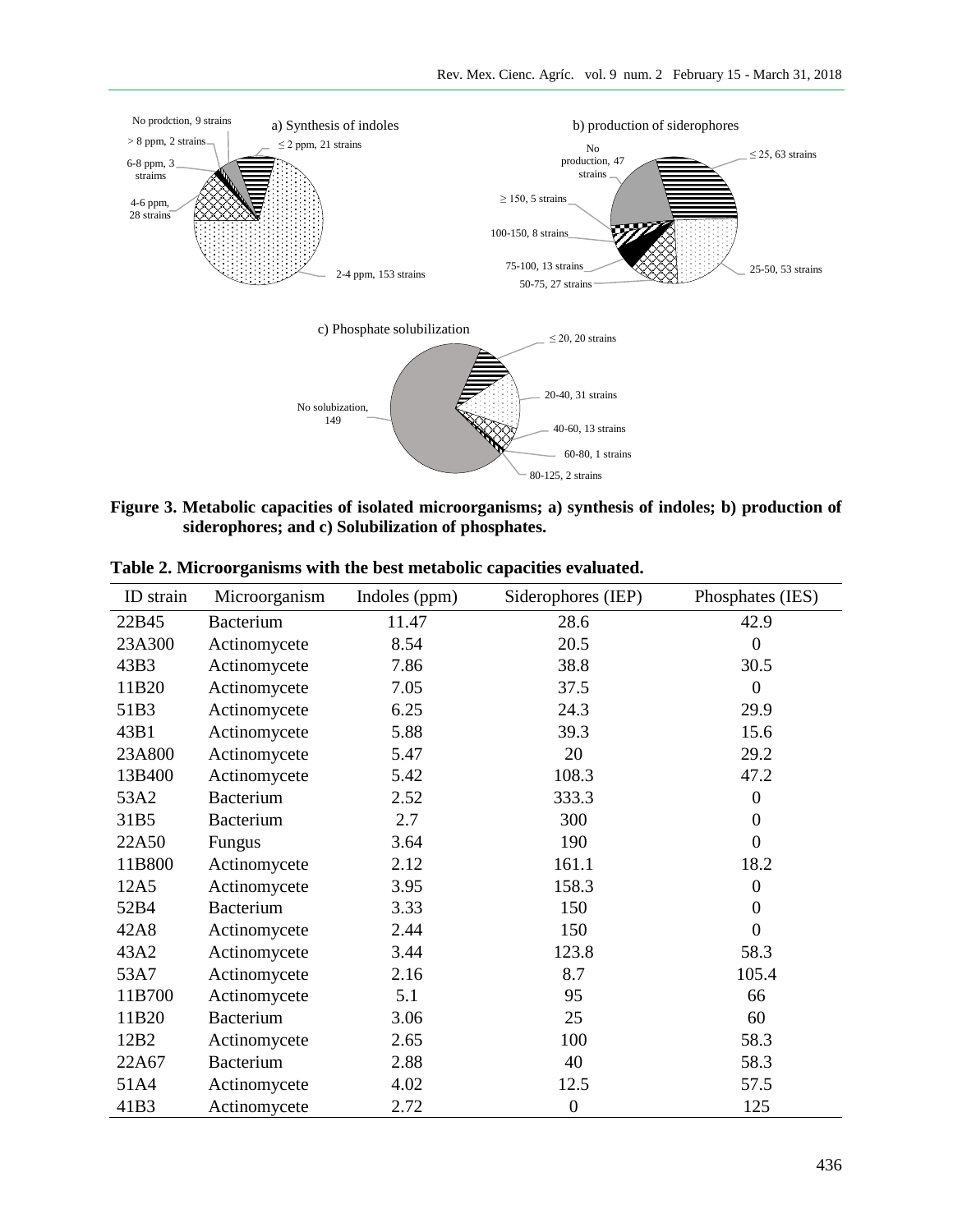Regarding the determination of strains with the ability to produce siderophores, molecules with high affinity to iron, 22% of the strains lack this characteristic. Approximately 100 strains had an efficiency lower than 50, identifying 10 strains with an efficiency higher than 100, the bacterial strain 53A2 presented the highest efficiency with 333.3 (Figure 3b, Table 2). Sharma and Johri reported in 2003 that two strains of Pseudomonas producers of siderophores had the ability to promote the growth of corn plants under iron-limiting conditions. The bacteria that synthesize siderophores can also act as biological control agents, De los Santos *et al*. (2013) conducted a study where it was found that through the production of siderophores, *Burkholderia cepacia* XXVI could inhibit the growth of the pathogen *Colletotrichum gloeosporioides*.

Subsequently the ability to solubilize phosphates for each of the isolated microorganisms was determined. This characteristic was the most particular, since only 67 isolates presented it, the majority with low efficiencies, only in 3 microorganisms a solubilization efficiency greater than 50 was determined.

The actinomycete 53A4 presented the highest efficiency (105.4). No fungal isolate was positive for this characteristic (Figure 3c, Table 2). The solubilization efficiencies of the isolates studied are low, but the maximum efficiencies coincide with those obtained in other studies (Kannapiran and Ramkumar, 2011). It has been reported that, in grain corn, it is possible to reduce the rate of phosphorus fertilizer by 50% without reducing the yield, if the plants are inoculated with the appropriate phosphate solubilizing microorganisms (Antoun, 2012).

A total of 54 isolates presented the three characteristics evaluated, 163 isolates were able to produce siderophores and indoles, 65 synthesized indoles and solubilized phosphates, while 55 isolates were able to synthesize siderophores and solubilize phosphates, unlike other studies (Arruda *et al.*, 2013) where the number of strains with both capacities have not been found or has been limited. The potential of phosphorus-solubilizing microorganisms and with the simultaneous synthesis of pathogen-suppressing metabolites, mainly siderophores, phytohormones and lytic enzymes, has been demonstrated in several studies (Vassilev *et al*., 2006)

Subsequently, the strains with the best results in each of the determinations were selected, selecting a total of 76 strains of bacteria and actinomycetes, which were analyzed to qualitatively determine their ACC deaminase activity and haemolytic activity. It was found that 96% of the microorganisms analyzed have ACC deaminase activity, identifying 18 strains with high activity (Figure 4). The presence of ACC deaminase activity is an indication of the strain's potential to help plants mitigate the effects of certain stress conditions, since it eliminates the ACC, the precursor of ethylene synthesis and reduces the toxic effect of this hormone in high concentrations in plants (Glick, 2007).

Finally, the hemolytic capacity of the microorganisms was determined, which allows us to identify potentially pathogenic isolates (Forbes *et al*., 2007). The 64% of the strains have hemolytic gamma activity while only 18% have beta hemolytic activity (Figure 4). The percentage of beta hemolytic isolates was low, its use should not be ruled out completely since its products or metabolites can be used without applying the microorganism directly in the field.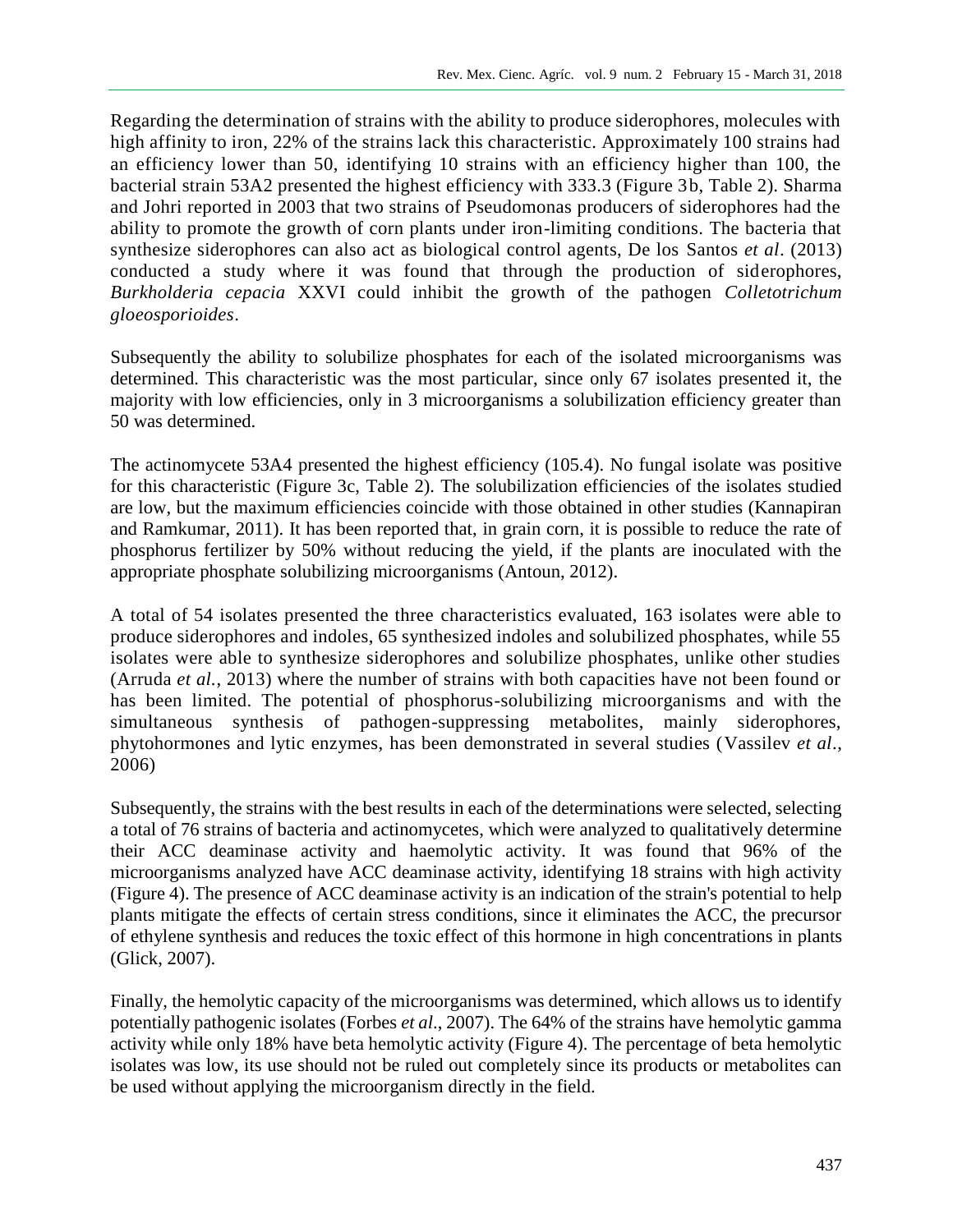

**Figure 4. ACC activity deamine and hemolytic activity of the selected bacterial strains.**

#### **Promotion of plant growth**

To evaluate the growth promotion capacity of the isolated microorganisms, trials were carried out with maize plants under greenhouse conditions. Seven bacterial strains were selected, five of them (22B45, 11B20, 53A2, 52B4, 22A67) based exclusively on their results in the metabolic determinations, while the two remaining strains (13B41 and 41B1) were further selected for their tolerance to conditions of abiotic stress such as high temperatures, drought and salinity. The first trial was conducted in summer (June July), the results obtained in each treatment are shown in Table 3.

The inoculation with the 53A2 and 11B20 bacteria significantly promoted the growth of the aerial part of the plant, being the highest effect in the treatment with 53A2 with 2.37 g surpassing the control treatment that weighed 1.37 g. Similar results were found by Viruel *et al*. (2014) where they attribute the increase in biomass due to the increase in the availability of nutrients such as iron and phosphorus. Unlike the effect on the aerial part, the inoculation of the bacteria did not cause a statistically significant effect on the dry weight of the root or on the height of the plants in the treatments evaluated. The inoculation with the 53A2 bacteria increased the size of the diameter, which had an average size of 6.75 mm, increasing the stem thickness of the non-inoculated plants by 50%.

| <b>Strains</b> | Aerial dry<br>weight $(g)$ | Root dry<br>weight $(g)$ | Height (cm) | Stem diameter<br>(mm) | Number of<br>leaves |
|----------------|----------------------------|--------------------------|-------------|-----------------------|---------------------|
| 53A2           | 9.5a                       | 10.25a                   | 26 a        | 6.75a                 | 6.75a               |
| 11B20          | 7.5 <sub>b</sub>           | 8.5 a                    | 24 a        | 5.25 abc              | 5.25 <sub>b</sub>   |
| 13B41          | $7.25$ bc                  | 5.75 <sub>b</sub>        | 22.75a      | 6 ab                  | 5.75 ab             |
| 52B4           | 6 bcd                      | 9.5a                     | 26 a        | 4.5 <sub>bc</sub>     | $5.5$ ab            |
| 22A67          | 6 bcd                      | 9.75a                    | 23.5a       | 4.5 <sub>bc</sub>     | 5.75 ab             |
| 22B45          | 4.5d                       | 3c                       | 23.75 a     | 4c                    | 6 ab                |
| Witness        | 5.5 cd                     | 9 a                      | 23a         | 4.5 <sub>bc</sub>     | 5.25 ab             |

#### **Table 3. Effect of inoculation of native edaphic bacteria on corn plants in Summer.**

Different letters per column denote statistically significant differences between treatments ( $\alpha$ = 0.05).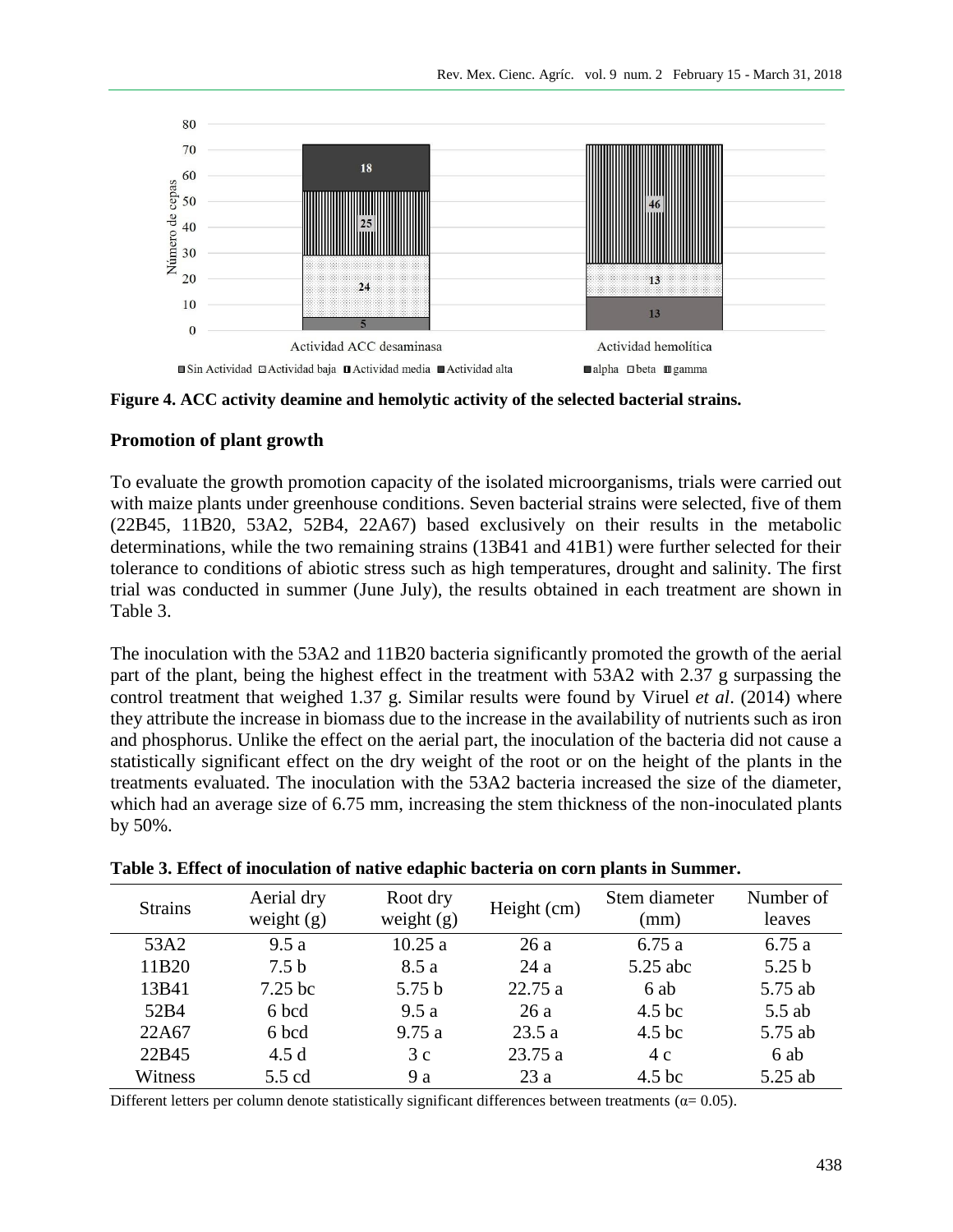In the second trial, carried out during autumn (September October), a greater effect of the inoculation of growth-promoting bacteria was observed in maize plants (Table 4). The plants inoculated with strains 53A2 and 13B41 had a significantly higher air dry weight than the control treatment, with increases of 71.7 and 48.5%, respectively. A similar result was obtained in determining the dry weight of the root, where the best results were obtained with inoculations with strains 53A2 and 13B41, weighing 1.72 and 1.86, respectively. The inoculation of the four strains evaluated significantly increased the number of leaves (25%), compared to the control.

Finally, no treatment had a significant effect on the height of the plants, but on the stem thickness (except 41B1) where increments of 61 to 77% were obtained with diameters of approximately 5.5cm compared to 3.25 of the non-inoculated control. Obtaining stems with greater thickness and not increasing the height with the inoculation of the bacterial strains is a good indicator of their potential in reproductive stages of the plants, since a reduced height of the plant is considered desirable in tropical maize, since plants that are generally tall, have a lot of foliage and a low harvest index, in addition, plants with thicker stems frequently have greater resistance to lodging or tipping (Forero and Fernández, 2010).

A better performance of the microorganisms was observed in the test carried out during the months of September and October, only strain 53A2 was consistent in both evaluations, which is inferred that it is a result of the capacity of each microorganism to adapt to different conditions, since It has been reported that their performance and effects on plants may be influenced by factors that include adaptation to different types of soils, climatic conditions and plant genotypes (Arruda *et al*., 2013; Saharan and Nehra, 2011).

| <b>Strains</b>   | Fresh air<br>weight $(g)$ | Root fresh<br>weight $(g)$ | Aerial dry<br>weight $(g)$ | Root dry<br>weight $(g)$ | Height<br>(cm) | Stem diameter<br>(mm) | Number of<br>leaves |
|------------------|---------------------------|----------------------------|----------------------------|--------------------------|----------------|-----------------------|---------------------|
| 53A2             | 10 a                      | 14.5a                      | 2.37 a                     | $1.72$ ab                | 27.5a          | 5.5 a                 | 8.75 a              |
| 13B41            | $9.25$ ab                 | $12$ ab                    | $2.05$ ab                  | 1.86a                    | 29.5a          | 5.75 a                | 8.75 a              |
| 41 <sub>B1</sub> | $7.5$ ab                  | 10.5 <sub>b</sub>          | $1.74~\mathrm{bc}$         | $1.43$ bc                | 23a            | 5.25a                 | 8.75 a              |
| 52B4             | 6.75 <sub>b</sub>         | 9 b                        | 1.54c                      | 1.03c                    | 24.7 a         | $4.25$ ab             | 8.75 a              |
| Witness          | 8.25 <sub>b</sub>         | 10.25 h                    | 1.38c                      | 1.28c                    | 23.5 a         | 3.25 b                | 7 b                 |

**Table 4. Effect of inoculation of native edaphic bacteria on maize plants in Autumn.**

Different letters per column denote statistically significant differences between treatments ( $\alpha$ = 0.05).

### **Conclusions**

However, the intensive agriculture that has been carried out in the Yaqui Valley, in the edaphic microbiota associated with the cultivation of corn, there is a diversity of microorganisms that have characteristics of agricultural interest, such as the synthesis of various compounds (auxins, siderophores and enzymes/organic acids for the solubilization of phosphates) that impact the development and health of plants. It is important the study and characterization of microorganisms adapted to soil and climatic conditions, to select those that have the greatest potential to maintain and multiply in the sites of interest and in this way, reduce the use of agrochemicals and in turn improve the fertility of the soil and increase/maintain crop yields by reducing negative effects on the environment.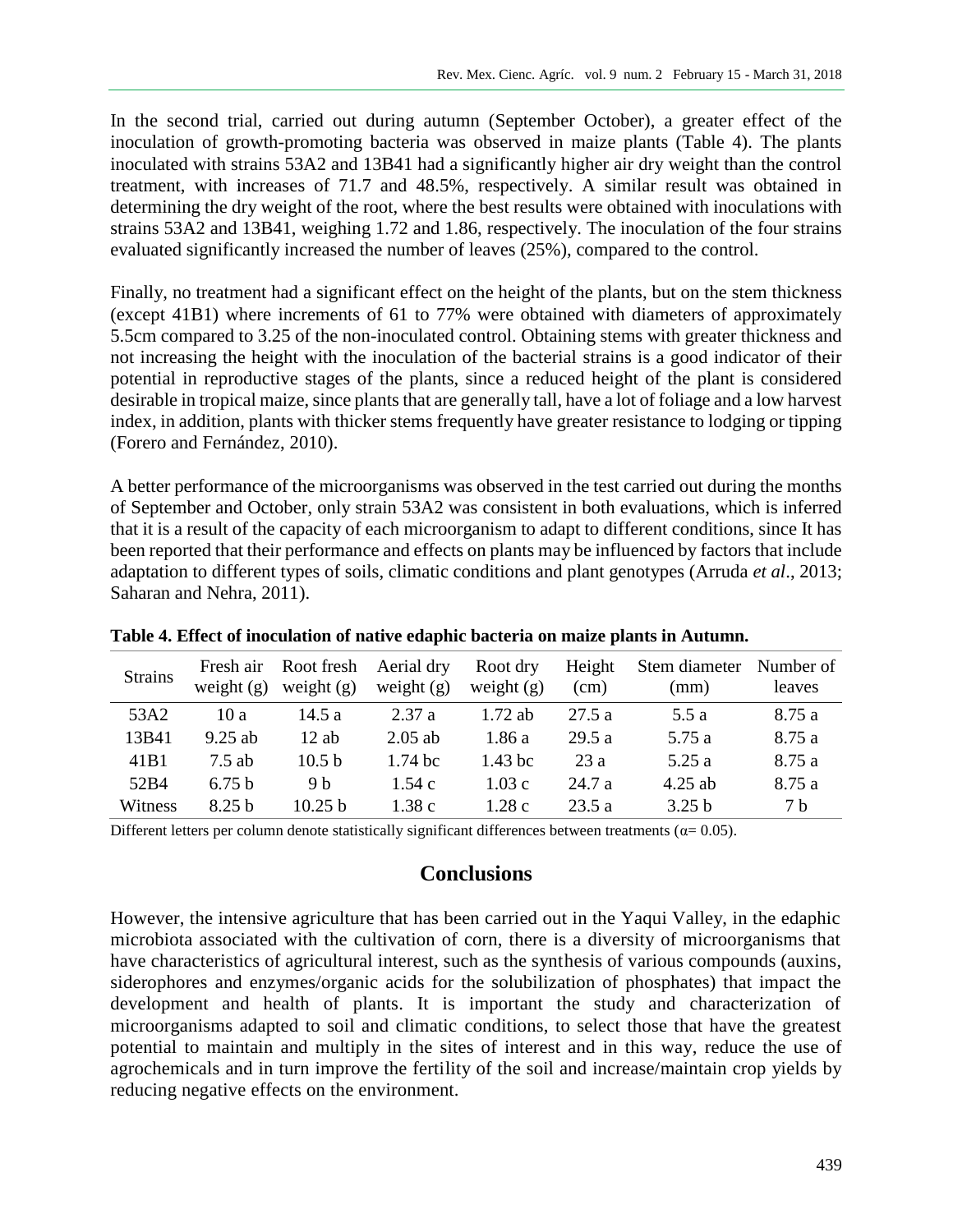### **Gratefulness**

The authors thank the National Forestry, Agriculture and Livestock Research Institute (INIFAP) for financing the present study through the Fiscal Resources Research Project No. 2315932912: isolation and characterization of promising microorganisms to strengthen corn cultivation in Southern Sonora and Northern Sinaloa.

## **Cited literature**

- Ahrens, T. D.; Beman, J. M.; Harrison, J. A.; Jewett, P. K. and Matson, P. A. 2008. A synthesis of nitrogen transformations and transfers from land to the sea in the Yaqui Valley agricultural region of northwest Mexico. Water Res. Res. 44(7):1-13.
- Antoun, H. 2012. Beneficial microorganisms for the sustainable use of phosphates in agriculture. Procedia Engineering. 46:62-67.
- Armenta, B. A. D.; García, G. C.; Camacho, B. J. R.; Apodaca, S. M. Á.; Gerardo, M. L. y Nava, P. E. 2010. Biofertilizantes en el desarrollo agrícola de México. Ra Ximhai. 6(1):51-56.
- Arruda, L.; Beneduzi, A.; Martins, A.; Lisboa, B.; Lopes, C.; Bertolo, F.; Passaglia, L. M. P. and Vargas, L. K. 2013. Screening of rhizobacteria isolated from maize (*Zea mays* L.) in Rio Grande do Sul State (South Brazil) and analysis of their potential to improve plant growth. Appl. Soil Ecol. 63:15-22.
- Babalola, O. O. 2010. Beneficial bacteria of agricultural importance. Biotechnology letters. 32(11):1559-1570.
- de los Santos, V. S.; Barrera, G. G. C.; Miranda, S. M. A. and Peña, C. J. J. 2012. *Burkholderia cepacia* XXVI siderophore with biocontrol capacity against *Colletotrichum gloeosporioides*. World J. Microbiol. Biotechnol. 28(8):2615-2623.
- de los Santos, V. S.; Folter, S.; Délano, F. J.; Gómez, L. M.; Guzmán, O. D. and Peña, C. J. J. 2013. Growth promotion and flowering induction in mango (*Mangifera indica* L. cv "Ataulfo") trees by *Burkholderia* and *Rhizobium* inoculation: morphometric, biochemical, and molecular Events. J. Plant Growth Reg. 32(3):615-627.
- Duchemin, B.; Fieuzal, R.; Rivera, M. A.; Ezzahar, J.; Jarlan, L.; Rodríguez, J. C.; Hagolle, O. and Watts, C. 2015. Impact of sowing date on yield and water use efficiency of wheat analyzed through spatial modeling and FORMOSAT-2 images. Remote Sensing. 7(5):5951-5979.
- Forbes, B. A.; Sahm, D. F. and Weissfeld, A. S. 2007. Bailey & Scott's. Diagnostic microbiology. 12th edition, Mosby Elsevier. pp. 93-115.
- Forero, F. E. and Fernández, J. P. 2010. Effect of different doses of fresh filter cake in the corn crop (*Zea mays*). Revista UDCA Actualidad Div. Científ. 13(1):77-86.
- Glick, B. R. 2007. Promotion of plant growth by bacterial ACC deaminase. Critical Rev. Plant Sci. 26(5-6):227-242.
- Glick, B. R. 2012. Plant growth-promoting bacteria: mechanisms and applications. Scientifica. 2012:1-15.
- Glickmann, E. and Dessaux, Y. 1995. A critical examination of the specificity of the Salkowski reagent for indolic compounds produced by phytopathogenic bacteria. Appl. Environ. Microbiol. 61(2):793-796.
- Kannapiran, E. and Ramkumar, V. S. 2011. Isolation of phosphate solubilizing bacteria from the sediments of Thondi coast, Palk Strait, Southeast coast of India. Ann. Biol. Res. 2(5):157-163.